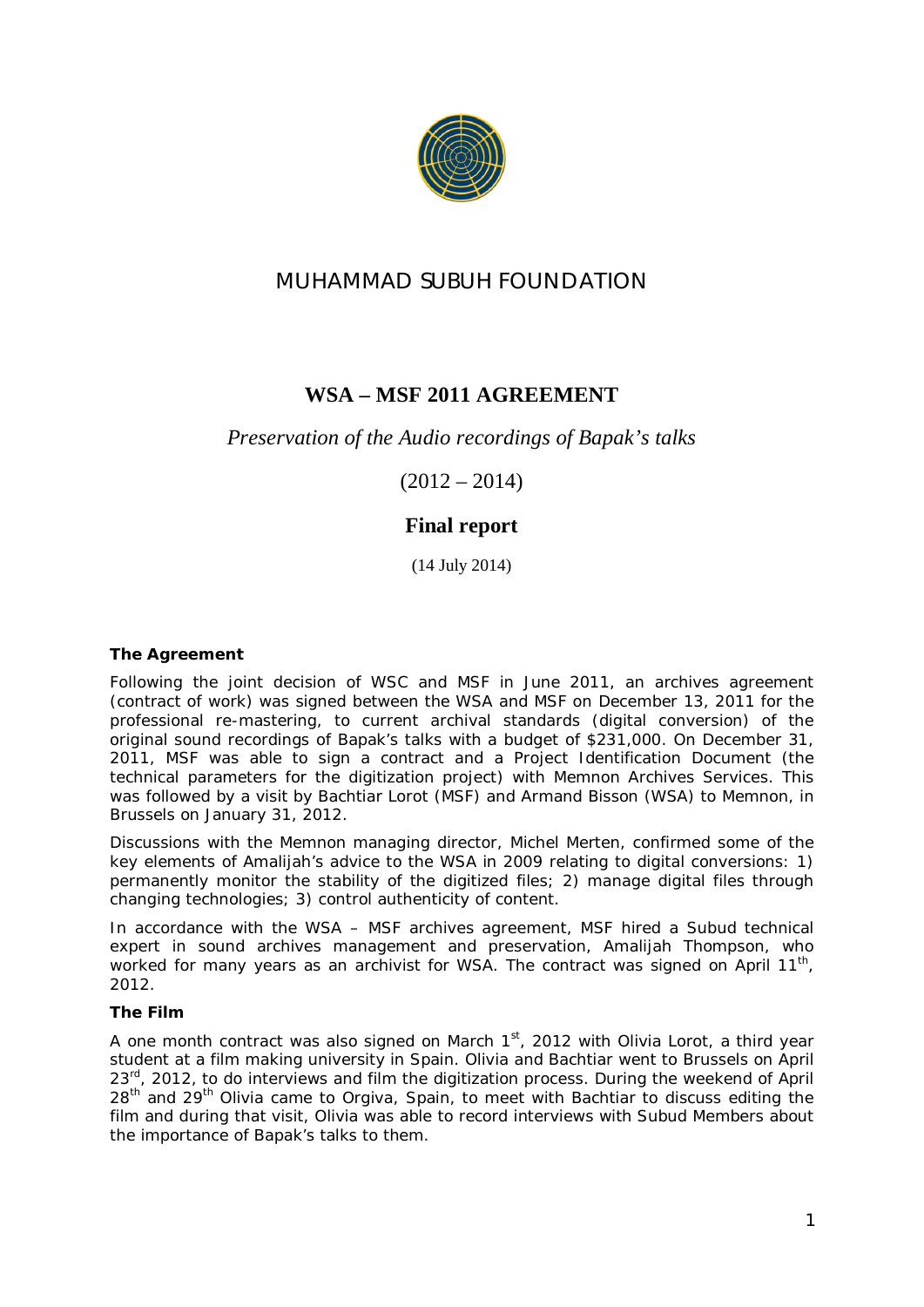Final editing of the "Memnon Digitization Film" took place at Alicante between May 26 and May 28 with Amalijah and Bachtiar. Amalijah was able to take a copy of the film to present it to Memnon on May 29th, at their request, before distribution.

#### **The Changes**

In September 2012, Memnon informed MSF that the total number of the audio recordings was 2500 hours. This was significantly higher than the 1900 hours originally budgeted for. It was also very clear that the digitization could not be completed before of the end of 2012.

Because of this situation, it was agreed with Memnon to split the project into 2 phases:

- Phase 1: the digitization, in 2012, of the audio recordings that did not require a prior restoration
- Phase 2: the digitization, in 2013, of the audio recordings that required some restoration prior to the digitization process; these were named the "exceptions"

Consequently, it was necessary to extend the WSA - MSF agreement to 2013 (for the "exceptions") and to add a new budget item for the Memnon project in the 2013 MSF budget. On October 2012, the MSF board of trustees and the WSA board of directors approved an additional budget of \$60,000 for the completion of phase 2 in 2013.

At the end of 2012, the 260 remaining files of phase 1 were not able to be digitized by Memnon as expected and were digitized in 2013 together with the "exceptions", which represented 220 files.

Therefore, the 2013 budget was increased to \$68,000 during the 2013 annual meeting in Poio, Spain, in order to include the completion of the phase 1.

#### **The Outcomes**

At the beginning of 2013, 2178 digital files (phase 1) were sent to Amalijah in Canberra, Australia where the *technical listening process* was carried out over several months using professional software and the assistance of an archival sound engineer (Tony Hunter) to ensure the conversion from analogue to digital had been done correctly by Memnon.

Phase 1 was completed by the end of 2013, and the implementation of phase 2 was postponed to 2014 for various reasons. Consequently, in February 2014, the MSF board of trustees and the WSA board of directors approved the 2014 MSF budget with a budget item of \$44,174 for the completion of phase 2 of the Memnon Project.

#### **The Completion**

The total number of digital files created from the analogue recordings of Bapak's talks (phase 1 plus phase 2) was 2,656. These files - which were sent to Amalijah Thompson in Canberra, Australia - include:

- 2,178 files from the first batch (phase 1)
- 126 files from the cassettes (phase 2)
- 259 files from the "exceptions" (phase 2)
- 93 files from the Chile and Briarcliffe recordings (phase 2)
- From phase 2, 15 files contained errors that needed correction
- Ten tapes could not be digitized (17 files)

From a technical point of view, Memnon was consistent with the transfer work and no problem was found with the quality of the conversion from analogue to digital. The conversions are clean with no inappropriate interventions. Nothing has been introduced into the recordings during the conversion from analogue to digital, such as jitter or digital artifacts.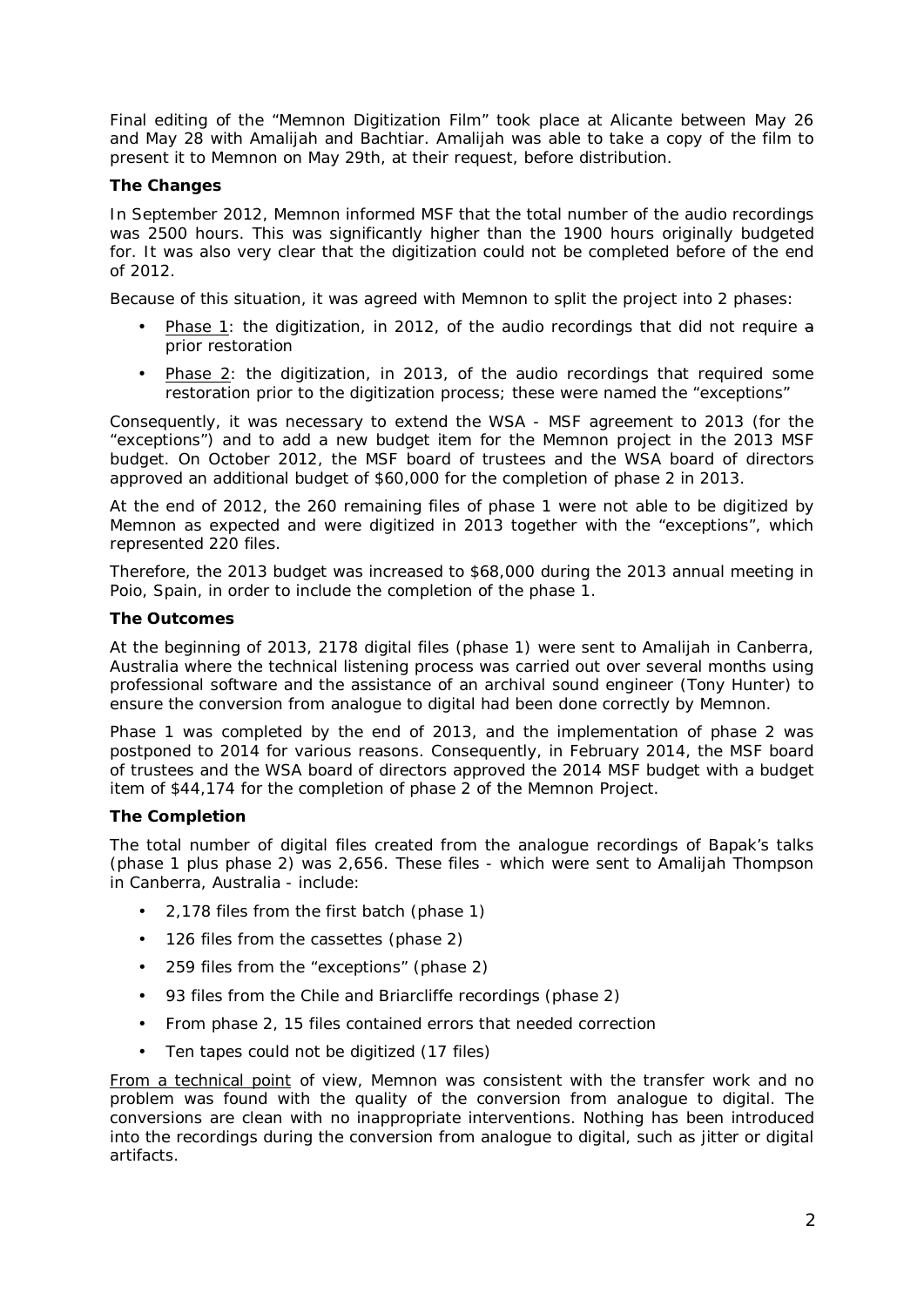Some errors in data entry and some inconsistency in file leveling were found in a few files. These have been or are being adjusted or rectified including one speed variation

One 8 track recording could not be digitized and will be the subject of a further attempt via appropriate equipment and expertise in Canberra later in the year

#### **General Comments**

The quality of the original audio varied considerably depending on the expertise of the person doing the original recording, the equipment used, the type of tape used and all the usual parameters involved in recording analogue sound.

Even with careful spooling and care of the tapes during the process to ensure the most effective transfer and capture of the maximum amount of information - alias the full available dynamic range of sound at the best quality possible - some tapes had developed very bad print-though combined with sticky shed residues which added to the percentage of files that need filtering for listening purposes.

Many of the problems inherent in the original recording can in the next stage, be resolved completely or partially by filtering using modern software without harmful interventions or introducing jitter or digital artifacts into the recording.

A rating was created for each digital file to indicate, on a scale of 1-5, which digital files needed a second stage restoration process and which were of sufficient quality, without any enhancement or filtering for immediate listening.

From a listener's point of view, much of the collection rated over 2.5 is very easy to listen to and has good round voice quality. Some need a little filtering but many have excellent clarity as they are. Files rated 2.5 and under need filtering to improve the listenability of the files both for ongoing archival needs and distribution

#### **Rating table**

| Rate                             | Number of<br>files | %   |
|----------------------------------|--------------------|-----|
| 1                                | 177                | 7   |
| 1.5                              | 103                | 4   |
| 2                                | 538                | 20  |
| 2.5                              | 737                | 28  |
| 3                                | 686                | 26  |
| 3.5                              | 187                |     |
| 4                                | 8                  | Ω   |
| 5                                | ∩                  | ∩   |
| Sub total                        | 2436               | 92  |
| No discernable<br>audio recorded | 220                | 8   |
| Total                            | 2656               | 100 |
|                                  |                    |     |

Extract from a comment by archival sound engineer

*"There are many fine recordings of Bapak through the collection. Good tape recordings can be amazingly transparent, the natural warmth and timbre of the human voice can be so perfectly captured by tape …..on many recordings especially those marked 3.5 and higher, it was like being transported back into the ambience of the room ……..."*

Even though we did not have the full range of original recordings available for the process and, some tapes were too badly degraded to re-master and others had significant problems, the overall outcome has enabled a percentage of what was originally received and recorded to be available to the future *without loss or reduction*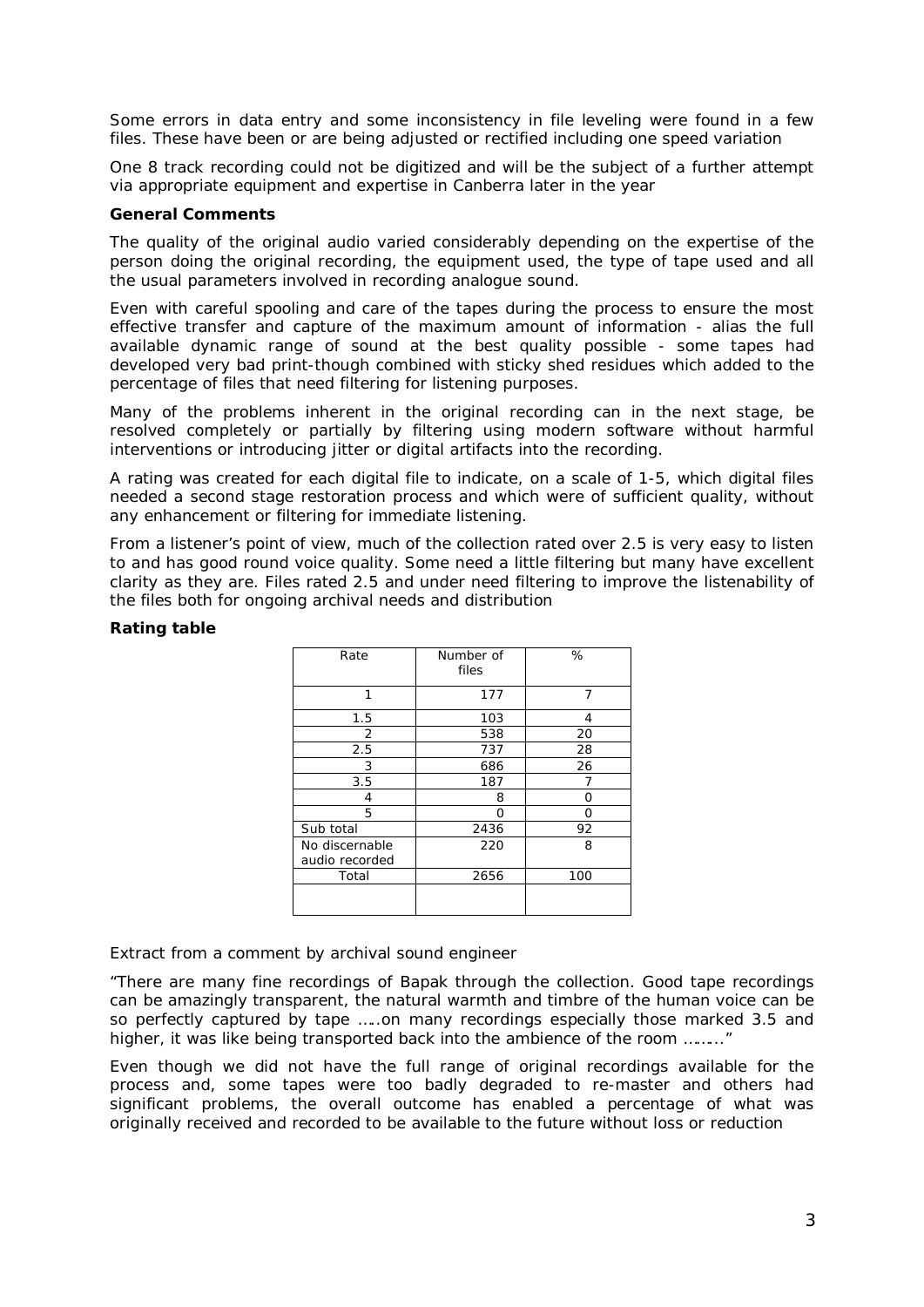As new technologies develop, for both analogue and digital archives, we hopefully have done our best to not only mitigate the risk of transition, but have left the door open to emerging technologies of the future to the best of our ability

#### **The Project's Expenses**

The total project expenses amount to \$212,685 for the successful digitization of 2,656 files in high resolution conversion without any compression, representing more than 2,500 hours of audio recordings of Bapak's talks. Assessing the additional hours is an ongoing archival task which will take some time to complete and is not within the area of MSF responsibility

The cost of the Memnon Company totals \$177,146 (83%) and fees expenses for the archivist (Amalijah) and the sound engineer (Tony) amount to \$26,956 (13%). The film and the international travel represent together an expense of \$8,583 (4%).

| Items                | US dollars |         | %   |  |
|----------------------|------------|---------|-----|--|
| Memnon               |            | 177 146 | 83  |  |
| - Phase 1            | 162075     |         |     |  |
| - Phase 2            | 15 071     |         |     |  |
| Film                 | Phase 1    | 3 8 9 0 | 2   |  |
| International travel | Phase 1    | 4 6 9 3 | 2   |  |
| Fees                 |            | 26 956  | 13  |  |
| - Phase 1            | 19852      |         |     |  |
| - Phase 2            | 7 1 0 4    |         |     |  |
|                      | Total      | 212 685 | 100 |  |

In terms of phases, the cost of phase 1 amounts to \$190,150 and of phase 2 (exceptions and other recordings) to \$22,175.

| Phase    | US dollars | ℅    |
|----------|------------|------|
| Phase 1: | 190 510    | 89.6 |
| Phase 2: | 22 175     | 10.4 |
| Total    | 212 685    | 100  |

The project was implemented over a period of 3 years. The annual expenses are presented in the table below:

| Year  | US dollars | ℅    |
|-------|------------|------|
| 2012  | 171 541    | 80.7 |
| 2013  | 24 922     | 11.7 |
| 2014  | 16 222     | 7.6  |
| Total | 212 685    | 100  |

The 2012 expenses were financed by the MSF general fund upon a common agreement between WSA and MSF. In July 2013, the WSC decided that WSA will pay back MSF the \$171,541 in order to re-build the MSF capital.

The expenses of years 2013 and 2014 (\$41,144) were financed by an earmarked donation from Subud Canada of \$32,830 which transferred the earmarked bequests of Ilbert Walker, Samuel Chapleau and Matthieu Ross to MSF. Then, an earmarked donation of \$36,913 from the BSB Trust completed the Subud Canada contribution.